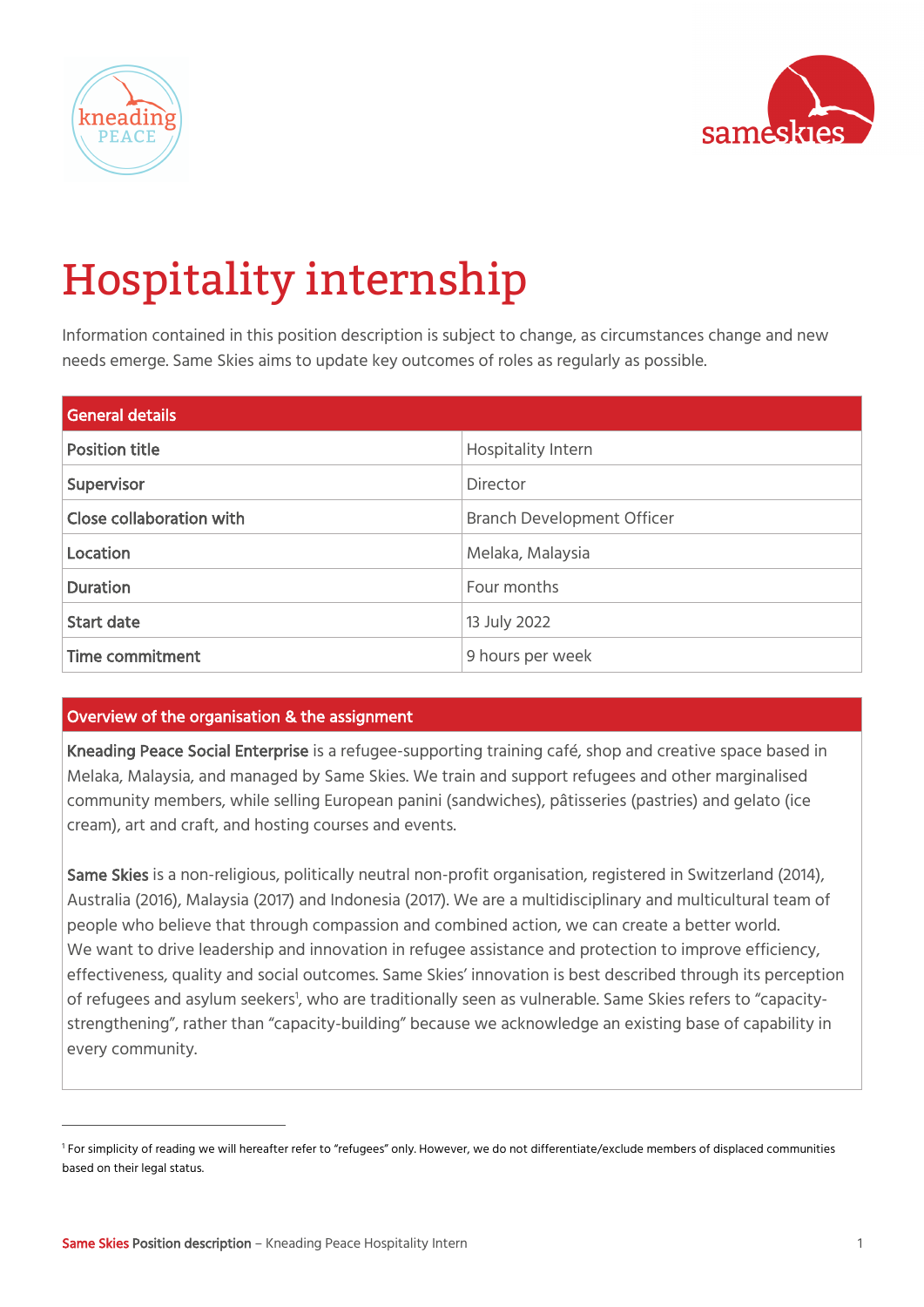### Overview of the assignment

Same Skies is currently looking for motivated Hospitality Interns for a four-month programme in Melaka, Malaysia. This is an unpaid part-time programme for participants who would like to gain work experience while contributing to a social cause.

Interns are expected to commit to a minimum of two 4.5-hour shifts per week. Working days are Wednesdays to Sundays with shifts from 1-5.30pm, and 5.30-10pm. Depending on the daily work, shifts can be slightly longer or shorter.

The programme includes front desk and café duty, including the following responsibilities:

- Clean, prepare and set-up the café.
- Check expiry dates and quality of products, replenish stock, if necessary.
- Promote Kneading Peace to passers-by, invite them to come into the shop.
- Prepare simple food and beverages, and serve to customers.
- Provide support with online customer orders, special events and catering.
- Take photos of products and activities, and assist with communication and promotion.
- Operate cash register and credit card terminal.
- Clean the café and close the shop.

| <b>Requirements</b>                    |                                                                                                                                                                                                                                                 |
|----------------------------------------|-------------------------------------------------------------------------------------------------------------------------------------------------------------------------------------------------------------------------------------------------|
| <b>Skills &amp; characteristics</b>    | Motivated and personable individuals with<br>$\bullet$<br>skills in spoken and written communication,<br>as well as basic mathematics<br>An interest in hospitality and European-<br>$\bullet$<br>quality customer service will be an advantage |
| <b>Qualifications &amp; experience</b> | No specific qualifications are necessary<br>$\bullet$<br>Previous experience in hospitality is not a<br>requirement but might be an advantage                                                                                                   |
| Language skills                        | Conversational English; additional languages<br>$\bullet$<br>beneficial                                                                                                                                                                         |

#### Personal attributes

As a Same Skies team member, you will be assessed for personal attributes. Same Skies wants to ensure that our team members are a good fit for the community members whom we support, and that assignments are appropriate for team members in return. We require everyone to continuously display the following personal attributes:

| Self-awareness & cross-cultural sensitivity | Openness and non-judgmental approach    |
|---------------------------------------------|-----------------------------------------|
|                                             | Tolerance for others and different ways |